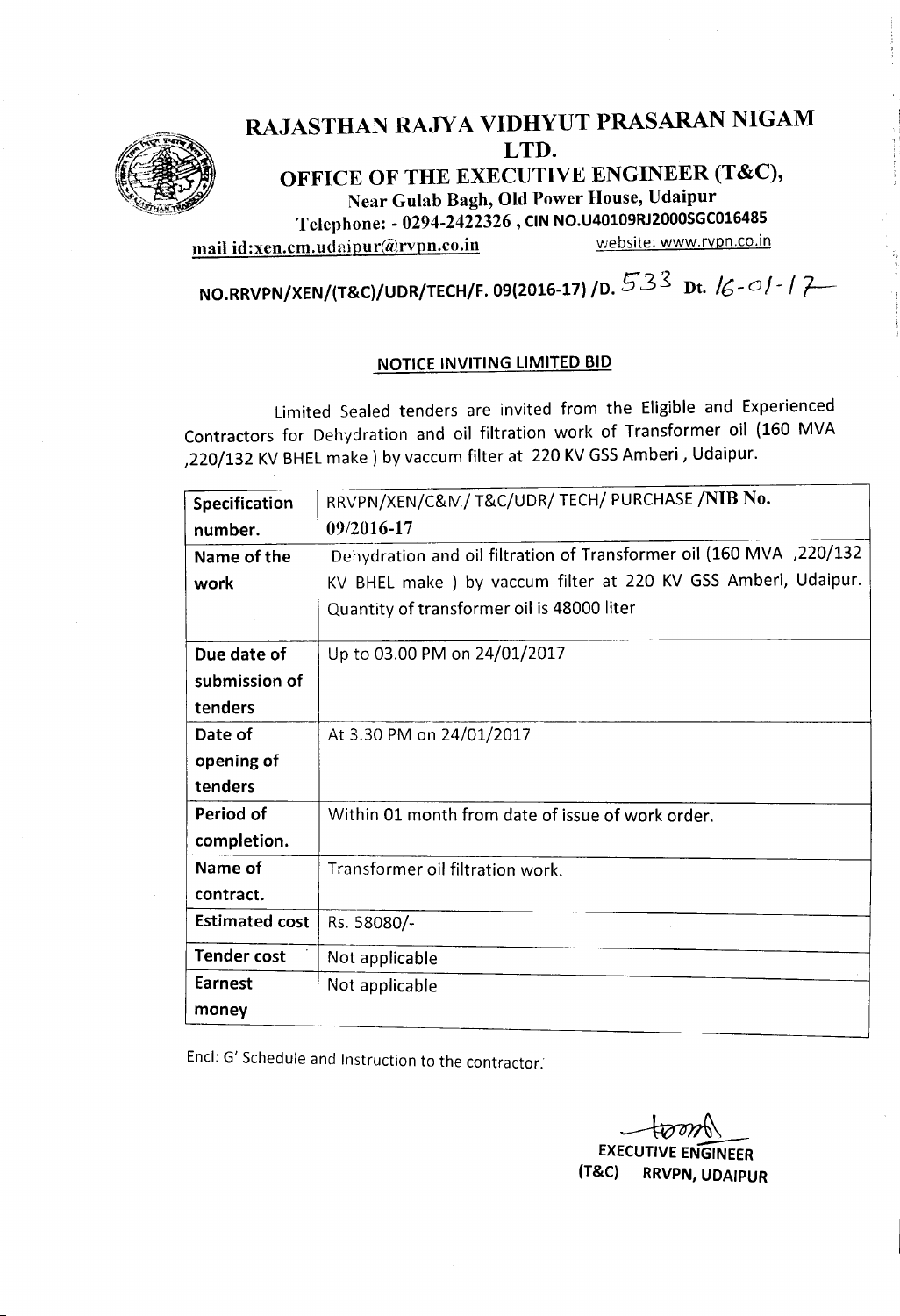# G SCHEDULE OF WORK & PRICES

Vacuuming of transformer & Filtration of fresh oil of 220/132KV, 160 MVA Power Transformer at 220 KV GSS Amberi to be carried out with high vacuum filter machine and oil testing kit having 100 KV capacity.

| S.No. | Particulars                                                                                     | Quantity    | Estimated rate in<br>Rs. | Estimated Cost in<br>Rupees |
|-------|-------------------------------------------------------------------------------------------------|-------------|--------------------------|-----------------------------|
| (i)   | For Filtration of Fresh Oil:-<br>Vacuuming of transformer &<br>Filtration of oil along with Man |             |                          |                             |
|       | and Machine.<br>220/132 KV,160 MVA<br>Transformer, BHEL Make                                    | 48,000 Ltr. | 1.21 Per Ltr.            | 58,080.00                   |
|       | <b>TOTAL</b>                                                                                    |             |                          | 58,080.00                   |

Rate has been taken on basis CLRC order no 74 dt 15/04/2015 given to *M/S* Shaktiputra Industria Services, Beawar

In words:- (Rupees Fifty Eight Tnousand and Eighty only)

~ ~~utive **engineer (T&C) ,RVPNL, Udaipu** 

 $\,$ 

المطلوب المناسب.<br>المناسب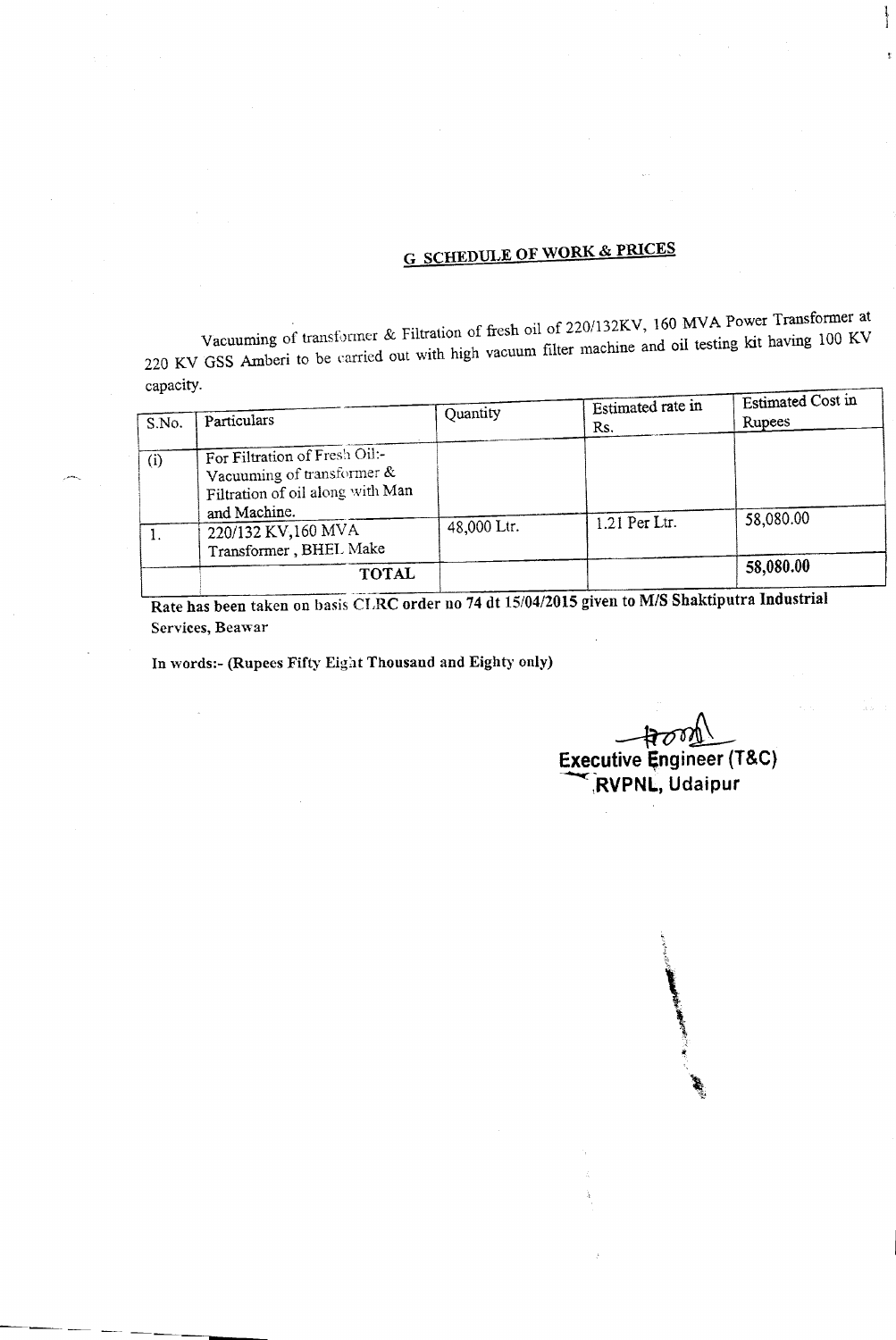# SECTION-I (Instructions for the tenderers)

INTRODUCTION:<br> $\frac{1}{100}$  The tenderers in his own interest is advised to read very carefully these instructions, the terms and conditions as incorporated in section-I, II, III before filling up of the tender forms. If he has any doubt about meaning of these specifications or any portion thereof he shall before submitting the tender may write/enquire about the same to/from the Executive Engineer(T&C), RVPNL, Udaipur before the specified date of opening of tender in order that such doubts(s) may be removed. Submission of the tender shall be deemed to be conclusive proof of the fact that the tenderer has acquainted him and is in agreement with all the instructions unless otherwise specifically indicated/ commented by him in his tender.

# The whole procurement process will be governed by the Rajasthan Transparency in Publi: Procurement Act, 2012 and Rajasthan Transparency in Public Procurement Rules, 2013.

- 1.02. FILLING OF TENDERS:<br>a) Tenders shall be submitted in the form 'G' Schedule attached herewith, fill up all the blanks in the tender form and the schedules and the specifications. The completed forms/ schedules shall br considered as part of the contract documents in the case of successful tender(s).
	- b) No alteration should be made in the tender form/specifications and schedules. The tenderer mus comply entirely with the specification and "G" schedules. Alternative proposals, if any, shall be clearly stated in the covering letter and shall accompany with copy of the tender.
	- c) The tender and all accompanying documents shall be either in Hindi/English language and shall be signed by a responsible and authorized person. The name, designation and authority of the signatory shall be stated in the tender.
	- d) Tenders should be filled in with ink or typed. The tender filled in by pencil or otherwise shall not b, considered.
	- e) All additions, alterations and over writings in the tender must be clearly initialed by the signatory  $\bar{P}$ The tender.  $\frac{1}{2}$  is the tender of  $\frac{1}{2}$  in the tender.
	- f) The tenderer must quote the prices strictly in the manner as indicated in the specification, failin which tender is liable for rejection. The rate/prices shall be written in words as well as in figure: Those must not contain any additions, alterations, overwriting, cutting or correction or any othe marking, which may leave any room of doubt.
	- g) The RVPN will not be responsible to accept any cost involved in the preparation or submission o
	- tender.<br>h) Any printed conditions on the tender shall not be accepted by the RVPN. The tenderer shal incorporate his condition, if any, in the covering letter.
	- i) The tenderers should sign the tender form in the end of each page of the tender.
	- j) All tenders and accompanying documents and shall be addressed to the Executive Engineer (T&C), RVPN, Udaipur.
	- k) The tenderer should sign the tender form in the end of each page.
	- 1) Telegraphic/FAX/Internet/E-Mail offers will not be considered/entertained.
- 1.03 EARNEST MONEY:-As the estimated cost is below Two Lacs no earnest money is required from tenderer as per purchase manual clause 25.4(iii)
- 1.04. DOCUMENTS TO BE ENCLOSED WITH THE TENDER:
	- 1. Each copy of the tender shall be accompanied with the following schedules, documents and the fac of their having been enclosed shall be indicated on the top of  $\lim_{n \to \infty} \frac{1}{n}$  Cellularly and the factors of the factors of  $\frac{1}{n}$ which is not accompanied by any or all of the following  $\frac{1}{2}$  inner cover of the tender. T which is not accompanied by any or all of the following schedule, documents or is accompanies by incomplete Annexure /schedules is liable for rejection.
		- Earnest money as per clause No. 1.03 of this specification.  $\mathbf{b}$ . Techno commercial bid.  $\mathbf{b}$
		-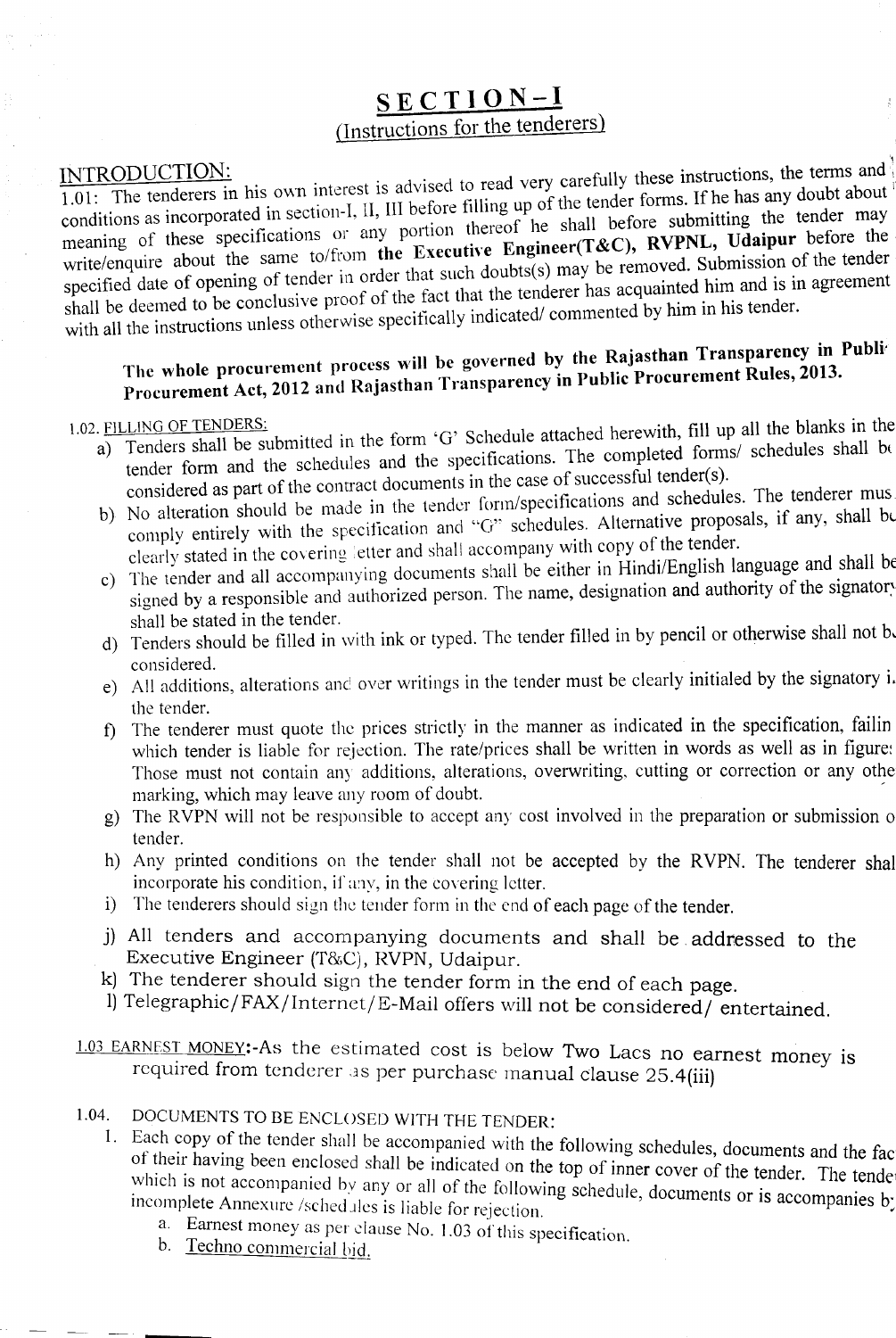- i. Details regarding qualification requirement along-with necessary supporting documents (in schedule I & IV)<br>ii, Departure from specification (Technical and commercial in schedule II), deviation indicate
- elsewhere will be ignored.
- iii. Completion schedule in schedule III.
- iv. Other detailed information in the schedule or annexure wherever specified in section I to IV.

## c. Price bid:

Price may strictly be filled up in G-Schedule.

# 1.05. RECEIPT AND OPENING OF TENDERS

- a) Sealed/gum pasted covers, in which tenders are enclosed, shall be delivered in the office of the Executive Engineer (T&C), RVPNL, Udaipur not later than 3.00 PM on the date specified in the notice inviting tender. Tender shall not be accepted after the time and date so fixed and will be returned un opened to the tenderer. The tender will be opened in the office of the Executive Engineer (T&C), RVPNL, Udaipur on 3.30PM on the prescribed date in the presence of such tenderers or their authorized representative who may be present.
- b) If the date fixed for opening of the tenders is declared public holiday the tenders shall be received and opened on the date on which office reopen after such holiday on the timing a indicated above.

1.06. VALIDITY OF OFFER: Tenders shall be valid for minimum period of 120 days from the date of opening the tenders. Th, tenders mentioned as shorter validity period than specified are likely to be ignored.

## SIGNATURE OF THE TENDERERS:  $1.07$

The tender must contain the name, designation and place of business of the person (s) making the The tender must contain the name, designation and place of business of the person (s) making the tender and must be signed by the tenderer with his usual signature. Tender by a partnership firm mur be furnished with full names of all partners and be signed with the authorized representative indicating the signature and designation of the person signed with the legal entity of the indicating the signature and designation of the person signed with the legal entity of the corporation/company by the Chairman/Secretary or other persons authorized to bind tl, company/corporation in the matter.

1.08 RATES/PRICES:<br>The rates for the material/work should be quoted as per the form 'G' schedule attached.  $T_{\text{L}}$   $\frac{1}{2}$   $\frac{1}{2}$   $\frac{1}{2}$   $\frac{1}{2}$   $\frac{1}{2}$   $\frac{1}{2}$   $\frac{1}{2}$   $\frac{1}{2}$   $\frac{1}{2}$   $\frac{1}{2}$   $\frac{1}{2}$   $\frac{1}{2}$   $\frac{1}{2}$   $\frac{1}{2}$   $\frac{1}{2}$   $\frac{1}{2}$   $\frac{1}{2}$   $\frac{1}{2}$   $\frac{1}{2}$   $\frac{1}{2}$   $\frac{1}{2}$   $\alpha$ . The rates for the must prices per unit for execution of the work at the work  $\alpha$ . The prices labour charges and all type of taxes, duties, levies etc and other charges if any. The prices quoted should be firm in all respect and independent of any variation on account of any reason

till the completion of the work as per order.<br>b. The price shall remain valid till completion of the work.  $\epsilon_{\rm b}$ . The price shall remain valid till completion of the work.<br>b. The price shall remain valid be inclusive of transportation of material. The transportation also

 $\epsilon$ . The preceding, weighting, stacking a unioding of material.<br>includes the loading, weighting, stacking a unioding of rate once accepted will be considered.

 $c$ . No representation for enhancement of  $\alpha$  $1.09 \text{ TAX}$ :  $2.1 \text{ this is a labour contract of transportation of an acosh label}$ 

 $\frac{1}{1}$  and  $\frac{1}{1}$  accordance with the scope of work this is a new including Labour welfare cess on such not  $\frac{1}{100}$  Sales Tax/VAT shall be levied. However any tax increased to the contractors account

no sales functional shall be to the contractors account. RRVPNL shall have no have pplicable shall be to the contractor's account. (I) The Service Tax, if levice

S

on this account.  $\frac{1}{2}$   $\frac{1}{2}$  1. It be deducted as per prevailing rules/regulations. (III) The INCOME TAX strait be

1.10 QUANTITY: (III) The Hydrophia<br>(10)  $\underline{\text{QUANTITY}}$ :<br>(10)  $\underline{\text{QUANTITY}}$ :<br>(10)  $\underline{\text{QUANTITY}}$ :

- The quantity of  $\mathbb{R}$  reserves the right of it  $\mathbb{R}$  is the purchaser (RVPN) reserves the right of it  $\mathbb{R}$ the purchaser  $(x, y, z)$ . extent.<br>Extent also reserves the right to split the quantities is determined agree to accept the
- The purchaser also reserve to two or more lenderers. The tensor accepted by the purchaser.  $A$ placed on him a work/supply of material to two or more tenderers. The tenderers shall agree to accept the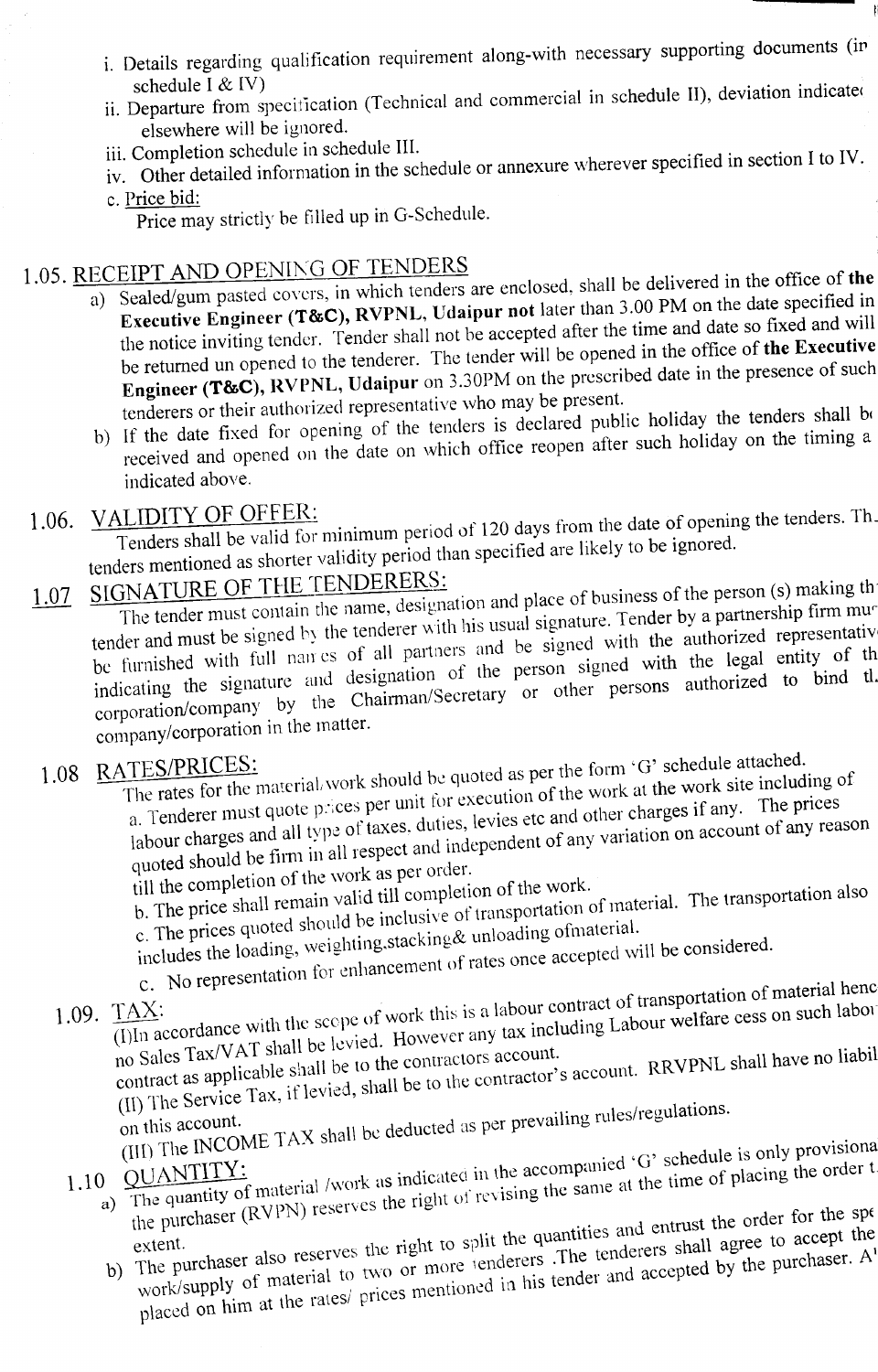incomplete work shall be got executed / completed at the risk and cost of the unsuccessful tenderer

# /contractor.<br>COMPLETION PERIOD:

1.11 COMPLETION PERIOD:<br>The work/supply should be completed within 30 days from the date of issue of order ., failing<br> $\frac{100}{6}$  shall he which a penalty equivalent to  $0.5\%$  per week or part thereof limited to maximum 10% shall be levied on the remaining work. The period for which work held up due to departmental reasons shall not be counted in the completion period.

1.12 GENERAL:<br>
(a) Purchase of copy of the specification by the tenderer is essential for consideration of his tendered  $\frac{1}{2}$ . Only one tender will be accepted against each copy of the specification purchased. The copy of the specification is not transferable. The value of tender form once sold cannot be refunded under any

(b.) The purchaser does not bind himself to accept the lowest or any tender or any part of tender an. shall not assign any reasons for the rejection of any tender or a part thereof.

(c) The tenderer shall treat the details of the specification of the tender document as private anc

confidential and these shall not be reproduced without the written authority of the purchaser.<br>
(d) The fact of submission of a tender to the purchaser shall be deemed to constitute at  $\frac{1}{2}$  The fact of submission of a tender to the purchaser shall be defined to constant open for  $\mu$  agreement between the tenderer and the purchaser, where such tender shall remain open acceptance by the purchaser and tenderer shall not have option to withdraw his offer impair  $\epsilon$ derogate the same. If the tenderer be notified during the validity of tender, that his tender is accepte by the purchaser, he shall be bound by the terms of agreement until and unless formal contract of the same tender has been executed between him and the purchaser in replacement of such agreement.

- (a) The successful tenderer shall have to execute contract document/agreement for the propfulfillment of the contract. 1 his shall be done by him within 15 days from the date of work ord and before commencing the work. The expenses of completing the agreement shall be borne b him and he shall furnish such executed stamped agreement (in triplicate) free of charge. Delay execution of contract agreement and delay in depositing of security deposit within stipulate period unless otherwise agreed by purchaser shall constitute breach of tender/contract and sha make the tenderer liable for being declared defaulter.
- (b) Any action on the part of the tenderer to revise the price/prices in his own interest after openir of the tenders may result in rejection of the tender and also debarring him from submission tender to the Nigam at least for one year.

## 1.13 OTHER TERMS:

ticket.  $1.$ All non-judicial stamp paper submitted should be duly <mark>atteste</mark>d by notary publi<mark>c along-with Not</mark>a

~

EXECUTIVE ENGINEER (T&C) RVPNL, UDAIPUR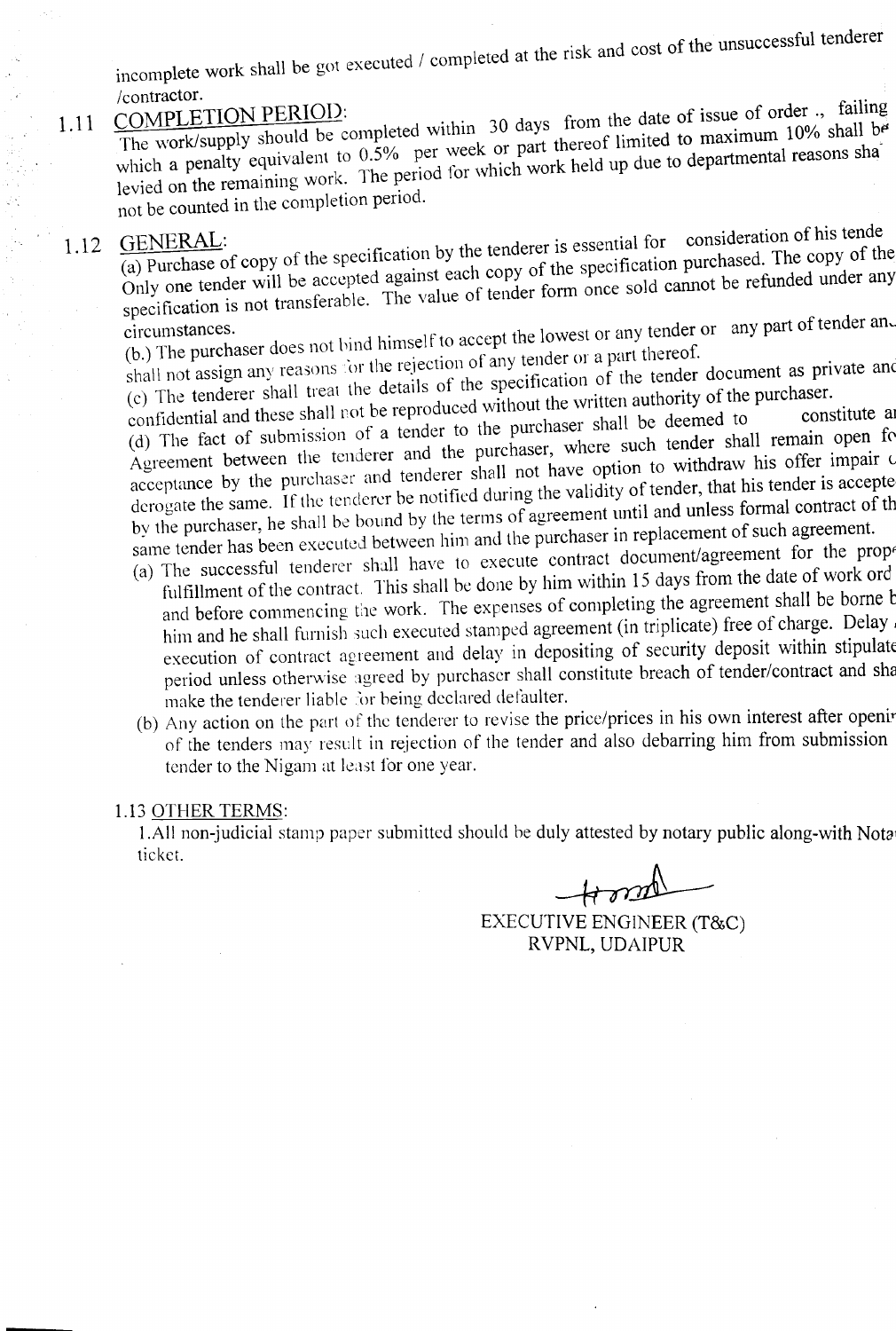# **SECTION-II**

# GENERAL CONDITIONS OF CONTRACT:

2.00. Not withstanding any thing contained to the contrary in the specification or tender or any subsequent exchange of correspondence, these general conditions of contract shall prevail and shall be binding upon the contractor and any change or variation, expressed or impressed, whatsoever, made in the said general conditions shall not be valid for operation unless expressly sanctioned by the Nigam. The contractor shall be deemed to have fully informed himself and shall have specified knowledge of the provisions of the General conditions of the contract herein.

2.01 DEFINITIONS: In constructing these general conditions of contract and specitication the following words shall have the meaning herein assigned to them unless there is anything in the subject of context

inconsistent with such construction.<br>i) PURCHASER: Shall mean RRVPNL or RVPN or Nigam represented by the CMD and shall include<br>i) PURCHASER: Shall mean RRVPNL or RVPN or Nigam represented by the Nigam performing his Legal personal representatives, successors / assignees and any officer(s) of the Nigam performing the duties/ functions of the purchaser. The CMD shall mean the Chairman & Managing Director.

Rajasthan Rajya VidyutPrasaran Nigam Ltd., Jaipur. TENDERER: The "Tenderer" shall mean and include one or more persons or any firm or any

- company or Body incorporates who has submitted the tender in response to "Invitation of Tender". CONTRACTOR: shall mean the tenderer whose tender has been accepted by the purchaser and shall ii)
- include tenderer heirs, legal representatives. successors, and assignees approved by the purchaser. CONSIGNEE: Shall mean and include any officer/official of the RRVPNL who is assigned by the iii)
- Executive Engineer (T&C), RVPNL, and Udaipur for performing the duties of consignee.  $iv)$ Engineer In charge of the work order.<br>Engineer of RRVPNL or any other executive Engineer/Assistant Engineer of RRVPNL or any other
- Engineer or Officer for the time being or from time to time duly authorized and appointed by the purpose of the purpose of the contract. In case where no such Engineer has been so appointed, the word "Engineer" shall mean purchaser or by any competent authority to act as Engineer or Inspector for the purpose of the purchaser or by any competent authority to act as Engineer or Inspector for the purpose of the contract. In case where no such THE ENGINEEN. Shall there being or from time to tune duly authorize for the purpose of the  $\mathbf{v}$ )

 $p_{\text{subuser}}$  or his duly authorized representative. plantified  $\frac{1}{2}$  shall mean and include the plant and  $\frac{1}{2}$ 

- contractor under the contract.<br>CONTRACT: shall mean the contract established between the purchaser and the contractor/suppin<br>and include the instructions to the tenderers, general conditions, specification, price schedules  $\overline{vi}$ et ANT: shall them.<br>contractor under the contract.<br>contractor and the contract established between the purchaser and the contractor/suppre  $\epsilon$  contracted the shall mean the contract established  $\epsilon$ . conditions, specification, price schedules relation
- drawings in terms of tender, covering letter, letter of intent and schedule of prices and other relat  $v$ <u>ii</u>)  $\alpha$  and  $\alpha$  is equipped to the section of  $\alpha$  conditions annexed to the montioned in  $\frac{1}{2}$  documents.<br> $\frac{1}{2}$   $\frac{1}{2}$   $\frac{1}{2}$   $\frac{1}{2}$   $\frac{1}{2}$   $\frac{1}{2}$  and  $\frac{1}{2}$  and  $\frac{1}{2}$  any other specifications mentioned
	- $viii)$  $\frac{1}{\pi}$  and the schedule of rates  $(\frac{1}{\pi}, \frac{1}{\pi})$ conditions and the science of  $\epsilon$  from time to time.<br>contract or otherwise incorporated from time to time. d MONTH & WEEK: Month sh.111mean a pellO 0 - . . ..
	- $i x$  $MUN111 \alpha$  we have a small in or calculated in accordance when the providence  $MUN111 \alpha$
	- CONTRACT PRICE: shall mean the sum of the sum of the statement under or over signature.  $CUNI RACI$ <sup>1</sup>  $\mathbf{X}$ where contract work any manuscript, type which hall include firm, companies, experiency when we are well include any manuscript, type which include firm, companies, experiency when we work in the singular only shall also i
	- when the case may be. Words importing person shall include firm, companies, corporations seal as the case may be. Words importing words importing the singular only shall also included  $\mathbf{r}$  $\mathbf{X}$ other bodies whether theorem and equines.<br>Other bodies versa where the context requires.<br>In charge of work shall mean and include the Execution of the  $\mu$ lural and vice  $\ell_{\text{max}}$   $\mu_{\text{max}}$  or  $\ell_{\text{max}}$  are only other officer performing the duties of  $\ell_{\text{max}}$  $\lim_{x \to 1}$  ENGINEER INCHANGE or Junior Engineer or any
		- Engineer, Assistant Engineer,  $\frac{1}{2}$  is tenderer whose tender has been accepted. at the work site.  $T_{\text{ENDER}}$ : shall mean the contract and shall include, where  $T_{\text{ENDER}}$ at the work site.<br>SUCCESSFUL TENDERER: shall mean the tenderer whose tender has been accepted.<br>SUCCESSFUL TENDERER: shall mean place or places named in the contract and shall include, where a
		- $\frac{\text{SUCCESSFUL} \cdot \text{FIVD}}{\text{THE SITE: shall mean place or places named in the event}}$
		- lands and buildings upon/ in which the work is to be executed.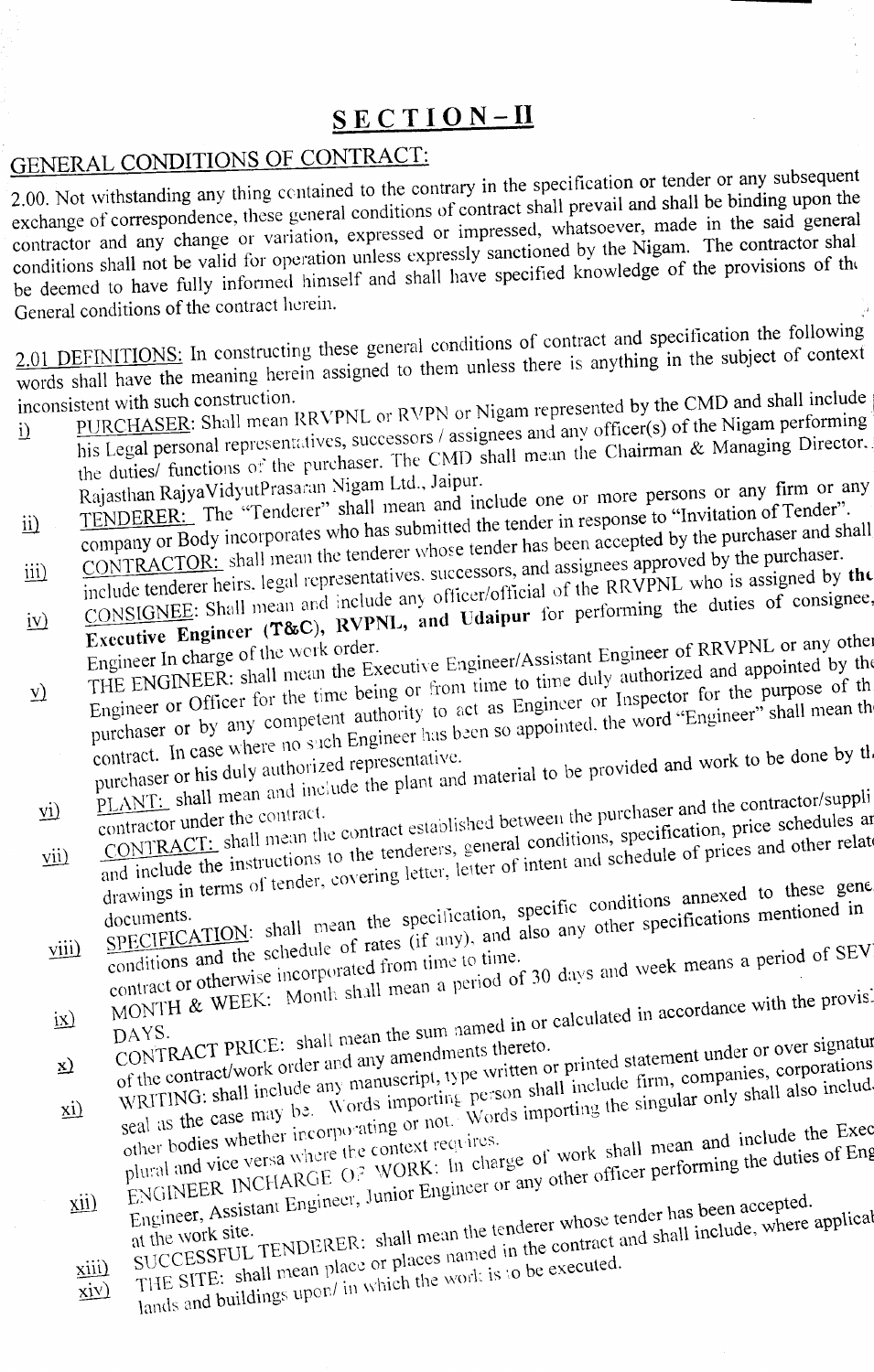THE PLACE OF DELIVERY: shall mean the place of delivery at which the contractor is responsible to deliver the material/execute the work at the contract prices. <u>xv)</u>

 $\epsilon_{\text{2.2}}$  CONTRACT and supplier /contractor and purchaser shall as soon as possible, the contract. The  $\frac{2.02 \text{ CONIRAC1 RONED1}}{11 \text{ second upon enter into a said agreement for the proper minimum of } t$ otherwise mutually agreed upon enter into a said agreement for the proper fulfillment of the contract. The expenses of completion and stamping of the agreement shall be paid by the supplier /contractor.

The supplier/contractor shall not sublet the supply or work without the previous consent in writing of the purchaser to their party and shall not transfer or assign the contract or a part thereof or interest therein or benefit or advantage whatsoever. provided never the less that any such permission granted to the supplier/contractor shall not relieve him from any obligation, duty or responsibility under the contract.

- 2.04 TERMS OF PAYMENT: (A) The payment shall be made as under through Accounts Payee cheque after execution of the contract Document and furnishing Security deposit as per the relevant clause: -
	- 1. 90% payment of the cost of each consignment/work executed shall be arranged through the<br>1. 90% payment of the cost of each consignment/work executed shall be arranged through the Accounts Officer (T&C), RRVPNL, Udaipur on submission of bill in triplicate to the consignee Engmeer In charge of the work and after completing the contractual formalities.
	- ii. Balance 10% payment shall be kept as Misc. deposit, which shall be refunded after 3 month ( completion of all the supplies/ work and accepted by the Engineer In charge subject to satisfactory performance of the work done and submission of complete MAS Accounts. Th payment will be made only after a material account statement of items received and used ( returned to stores is settled and on furnishing of 10% Performance Bank Guarantee as per Claus No. 2.29. Any discrepancy in the quantities shall have to be made good by the contractor c recovery of its costs shall be affected at double the issue rate while setting the balance payment. Before claiming 90% payment, the following documents are required to be furnished
		- (a) Agreement bond.
		- (b) CPF Schedules of the workers of the contractor or registration certificate of the firm/contractor itl he !~PF ., 01 regis ration certificate of tr firm/contractor with the RPF Commissioner and monthly statement of depositing the CPF his employees with the PF Commissioner as per Clause No. 2.07.

## 2.05: PRICES:

a. The tenderer must quote prices per unit for execution of the work and the work site inclusive of labo charges and all type of taxes, duties. levies, etc. and other charges, if any. The prices quoted should be fin. thinges and an type of anos, addes, fortes, or and other emages, it any. The prices quoted should be fire in all respect and independent of any variation on account of any reason till the completion of the work

b. The price shall remain valid till completion of the work.

c. The prices quoted should be inclusive of cost of transportation of line  $\&$  structure material which al includes the loading and unloading of stucking of material.

d. No representation or enhancement of rates once accepted will be considered.

## 2.06: EMPLOYEES PROVIDENT FUND:

The contractor shall have to submit every month that he is an establishment covered under Employe Provident fund and Misc. provisions Act 1052 and is boring and establishment covered und conditions and interest provisions Act 1992 and is naving a separate code No. with the Provident full commissioner and also that the provident fund contribution in respect of all the employees employed by him along-with with employers shares of contribution etc. is being deposited with the Provident Fund authoriti, and shall also submit certified photo copies of challan of deposit. In absence of above the contractor shall, liable to deposit employees as well as employers contribution and other charges in respect of all the employees engaged by him for the said work with the Nigam along-with the details of employees, the names and the amount of contribution as per Nigam's CPF rules every month. In case of failure, Niga shall be cintricu to deduct 10% amount from his bills. The form no.2  $\&$  6 (CPF  $\&$  FPF) shall also have to be attached by the contractor along-with his running/ final bills.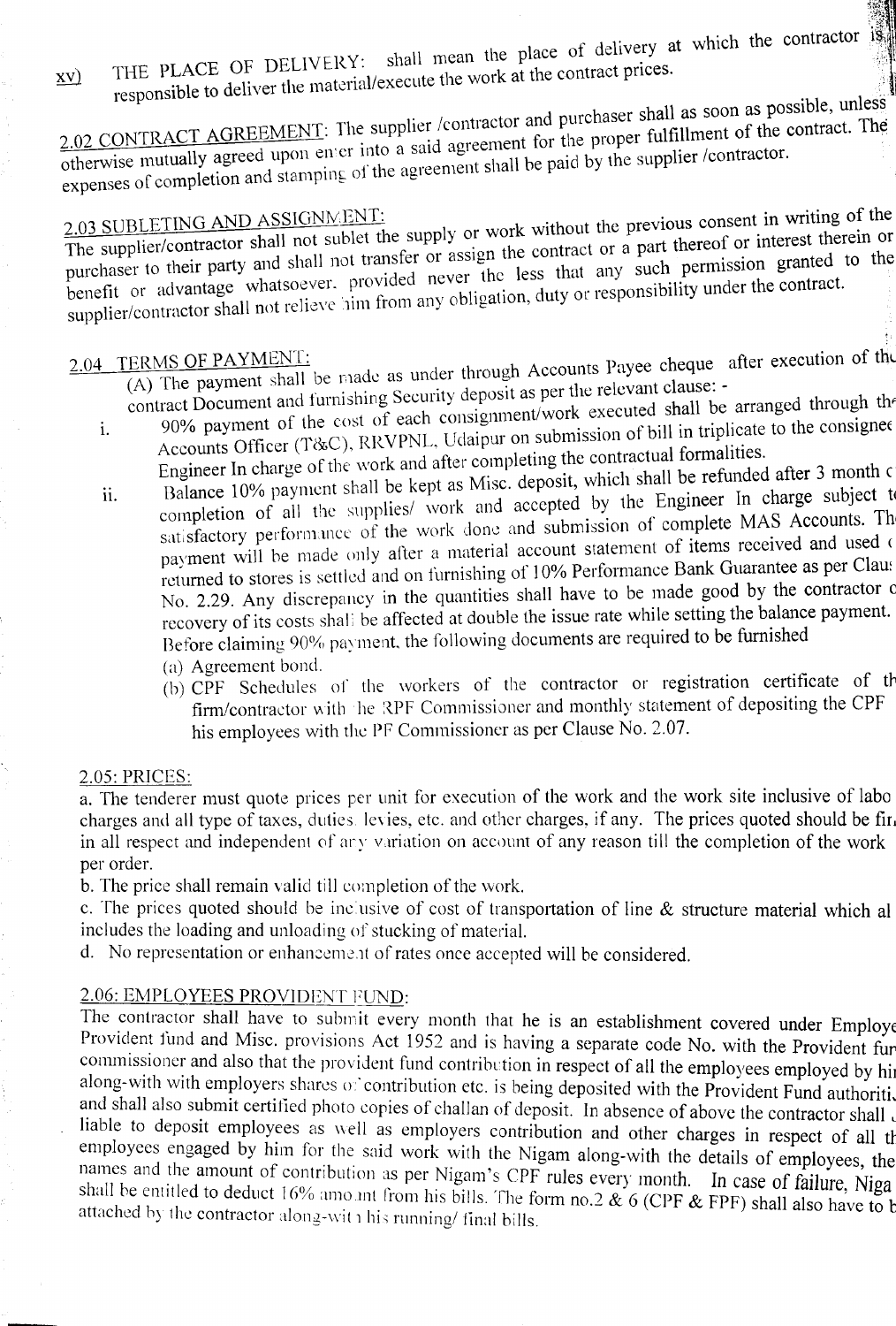# 2.07: METHOD OF MEASUREMENT:

 $\frac{1}{2}$  k<sub>llometer</sub> measurement shall be made  $\cdots$ .

bases on the weight in MT.  $\frac{1}{2}$  and  $\frac{1}{2}$  at site in respect of transportation the vertex of transportation the vertex of transportation the vertex of transportation the vertex of transportation the vertex of tra . Estabelli interventioni interventioni interventioni interventioni shallo

*2.08: GUARANTEE:*

The Transportation work will be consult

and material account  $\frac{1}{2}$  and  $\frac{1}{2}$  and  $\frac{1}{2}$  arising frequency and material account  $\frac{1}{2}$  and  $\frac{1}{2}$  and  $\frac{1}{2}$  arising frequency of  $\frac{1}{2}$  and  $\frac{1}{2}$  arising frequency of  $\frac{1}{2}$  and  $\frac{1$ Workmanship upto a period on which the work is completed in all respects and handed over for operation 2.09.TRANSPORTATION OF MATEDIAL *TATION* OF MATERIAL' .

 $\frac{1}{2}$  measurement shall be taken on the weight is transported (in MT) g the state in MT, The payment shall be made as per the weight of  $\alpha$  $2.10:$  INSPECTION:

The material is to be transported should be as  $\mathbb{R}$  . consignee nominated by the Nigam.  $\sim$   $\sim$   $\sim$   $\mu$  the requirement intimated by the officer Incharge 1 consignee nominated by the Nigam.<br>2.11: MOTOR VEHICLE ACT:

All the transportation work(s) covered by the contractor shall be in accordance with the Motor Vehicle Act<br>in force with the latest amendments and Rules mada thore and the in accordance with the Motor Vehicle Act in force with the latest amendments and Rules made thereunder.<br>2.12: LEGAL LIABILITY.

The contractor shall be liable for legal complications , which  $\ldots$ their contract.  $\mathcal{L}$  is the contract.

# 2.13: FINANCIAL LIABILITY:

The contractor shall also be responsible for financial liability, which may accrue to him of his personnel and Nigam Personnel during the course of contract. The contractor shall also be liable to pay any statutory taxe. we are defined to the state/ central Govt. which may accrue during the course of contract or in future-<br>1. The contract of the contract.

# 2.14: GENERAL LIABILITY:

The contractor shall be liable for any damage, theft, missing of his own equipments and materials as well as to the Nigam's material and equipments during the course of execution of the work.

2.15: CHANGE OF NAME OF THE TENDERER/CONTRACTOR:

At any stage after tendering the Nigam shall deal with the contractor only in the name and at the address under which he has submitted tender. All the liabilities/responsibilities for due execution of the contract are of the contractor.

# 2.16: DEDUCTION FROM CONTRACT PRICES:

The amount of all cost/damage or expenses or other sums which under a particular contract shall be payable by the contractor and shall be deducted from the contractors amount due or becoming due under any other contract with out prejudice to the Nigam's right to recover the same by ordinary process of law.

# 2.17: CONTRACT DOCUMENT AND AGREEMENTS:

The order placed under this specification shall be governed by the terms and conditions as incorporated in this section of the specification as well as instructions to tenderers and as given in the purchase order and its annexure). The terms and conditions as specified in the section I, :1. III, if differ from the terms as indicated in the purchase order and its annexure( $s$ ) the later

Shall prevail. The contract shall for all purposes be construed according to the laws of India and subject to jurisdiction of courts in Rajasthan only. For the due fulfillment of the contract, the contractor shall execute an agreement, in triplicate, in the prescribed form (to be obtained from the purchaser) on non-judicial stamp paper of worth Rs. 500/- or as per stamp duty applicable of Govt. of Rajasthan. Such agreement shall be executed and signed by the competent authority of the contractor on each page with seal thereof. The' original copy is only to be executed on the stamp paper. The remaining two copies may be executed on simple paper. Such complete agreement form along-with the contract documents shall be required to be. returned to the purchaser within a period of 15 days from the receipt of order duly signed on the each page.<sup>1</sup> The contract documents shall mean and include the following:

## 1. Contract agreement.

- 2. Purchase order and its annexure
- 3. Terms and conditions of the specification
- 4. Instructions to tenderers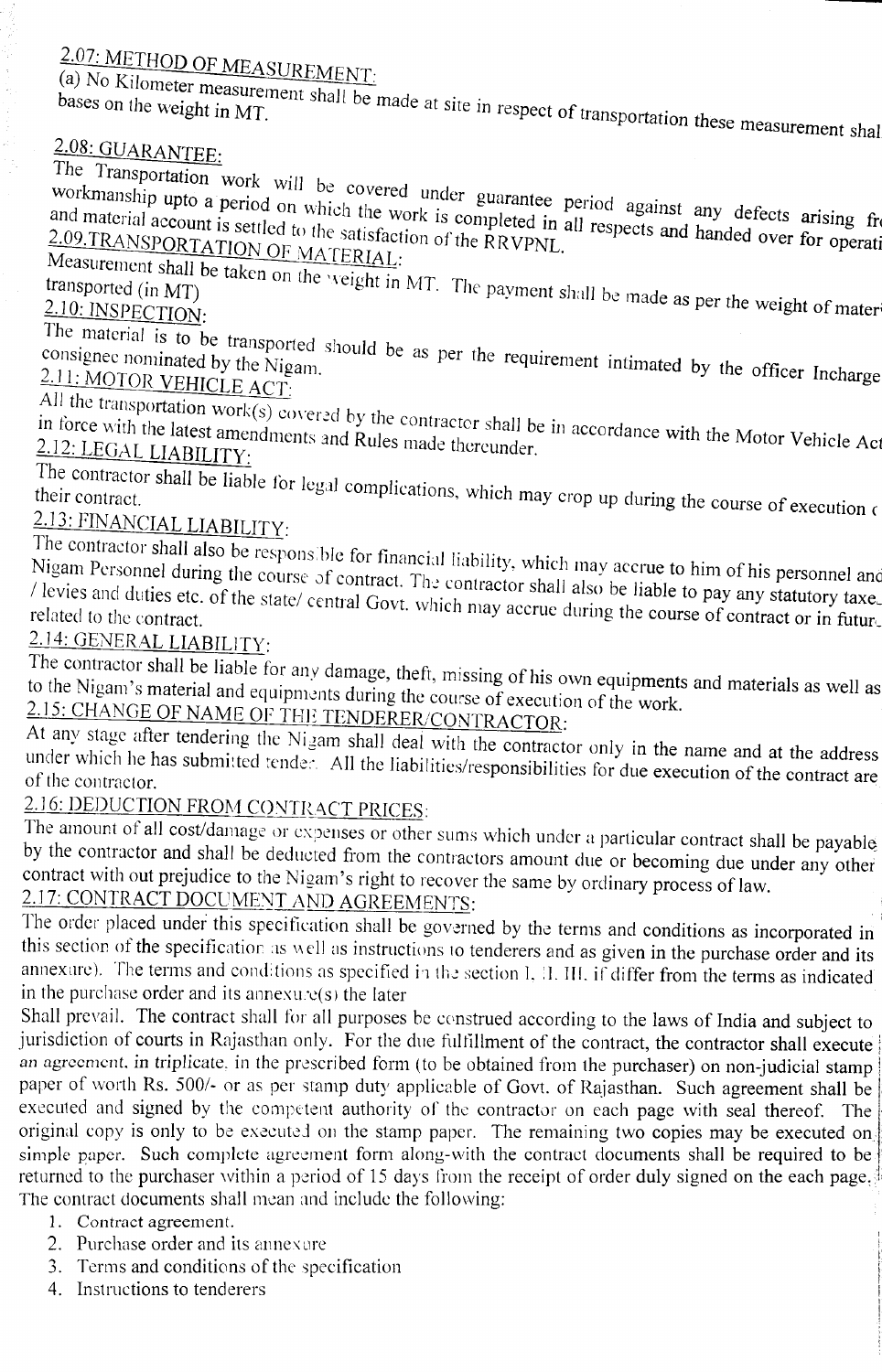- 5. General conditions of contract of the specification Section-II (A), Section III and Section IV.
- The charges in respect of vetting & execution of the contract shall be borne by the contractor. The contractor shall be furnished with an executed counterpart of the agreement.
	-

You shall arrange all type of tools required during the transportation work at your own cost. The amount o. insurance cover for T&P items shall be intimated separately.

## 2.]9: SAFETY MEASURES:

The contractor shall follow a safe method of working so that there is no damage to the Nigam's material and also no injury to any of his workers. The contractor shall be fully responsible for his workers and RVPN not be responsible for any type of accident minor or fatal to any person at work's site. Staff insuranr charges if any, shall be borne by the contractor.

# 2.20: DAMAGE TO NIGAM'S MATERIAL:

The contract will be responsible for safe custody of material at site so as to avoid any chance of damages/theft to Nigam's material/installed property. The loss shall be recovered from the contractor. Yo will be responsible for safe custody of all the tower material as well as line material issued by the Nigam f, the work till taking over the towers/line by the Nigam after completion of work. You will have to mak good the losses/damages accrued to the material while in your possession.

All disputes, differences and questions whatsoever arising between the purchaser and supplier/contract upon or in relation to or in connection with the contract shall be deemed to have arisen at Udaipur and, courts other than the court in Udaipur shall have jurisdiction to entertain or try the same.

## 2.22: FURTHER CORRESPONDENCE:

All correspondence pertaining to the purchase/work order in respect of any clarification required on to terms and conditions etc. should be addressed to the Executive Engineer(T&C)/Superintending Engine (T&C), RRVPNL, Udaipur.

## 2.23: COMPLETION PERIOD

The work should be completed within a period of 30 days from the date of issue of order, failing whi penalty equivalent to 0.5% per week or part thereof limited to maximum of 10% will be imposed on t remanung work. The period for wh ch work held up due to departmental reasons shall not be counted in completion period..

## 2.24: CANCELLATION OF ORDER

- $\overline{r}$  . Order placed can be cancelled as per the decision of in consultation with AO (T&C), RRVPl Udaipur or as per applicable provisions from time to time.
- In case of failure to complete the work within the completion period then the Execut Engineer (T&C), RVPNL,Udaipur/Superintending Engineer(T&C),Udaipur shall be liberty to cancel the order and forfeit firm's EMD and SO. ' ii)

## 2.25: ACCEPTANCE OF ORDER

The acceptance of the order shall be intimated to the Executive Engineer (T&C), RVPNL, Udaipur with 7 days of the receipt of the order failing which it will be presumed that the terms  $\&$  conditions incorporal *m* days of the receipt of the order railing without it wift be presumed that the terms as conditions incorporation.

## 2.26: PERFORMANCE GUARANTEE:

In order to ensure compliance of the provisions contained in clause  $No.2.05$  above the successful contraction irrespective of his being a registered vendor with RRVPNL or not shall be required to furnish a performa. bank guarantee after completion of work and before claiming balance 10% payment from any schedu. bank for an amount equivalent to the 10% of the contract value on Non judicial stamped paper of Rs. 10 duly authenticated either by the 1st Class Magistrate or Notary public or directly confirmed by the issue

## 2.27 INCHARGE OF WORK:

The Assistant Engineer, 132 KV GSS SUKHER, UDAIPUR under the control of Execu-Engineer(T&C),RVPL, Udaipur shall be the officer In-charge of the work. He will give the layo supervise the work and  $\chi$  erify the hills of the contractor and attend all other metters negatives to the supervise the work and verify the bills of the contractor and attend all other matters pertaining to t